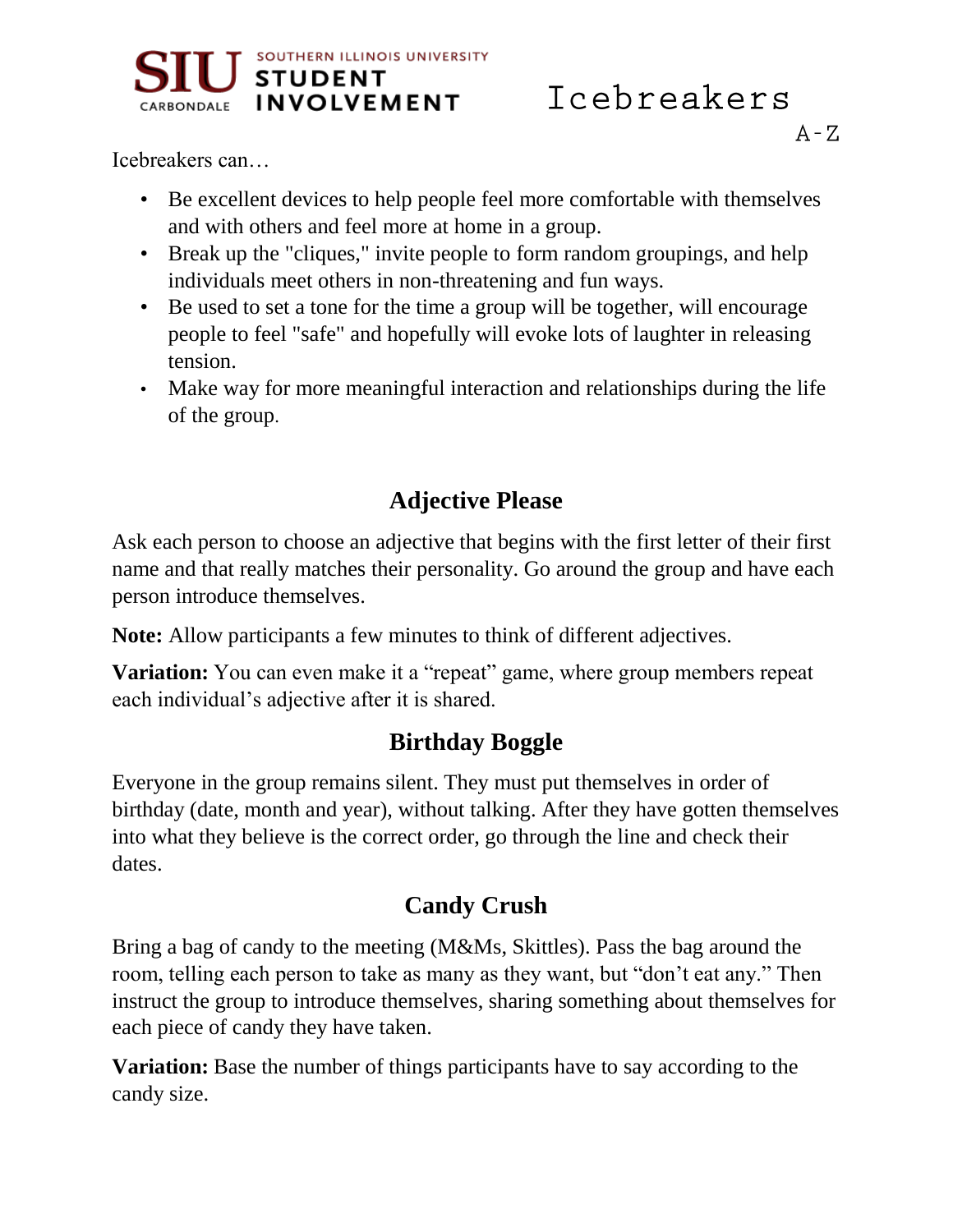

 $A - Z$ 

## **Dots**

**Material Needed:** Sticky dots in a range of colors. **Purpose:** Encouraging non-verbal communication.

Fix a coloured dot onto the forehead of each participant. Ask the participants to stand up and move around the room in silence. Participants must find out what colour their dot is without talking. Once they know what colour their dot is, they find others with the same colour and that will be their group.

Don't forget to give some thought to how you want to mix the groups.

# **Every Corner**

The corners of the room are assigned different levels of agreement, ranging from "strongly agree", "agree", "disagree" and "strongly disagree". Students are then asked series of questions by the facilitator. Based on their reaction to the question, the students will go to their respective opinion corner.

The questions focus on the expectations students may have of their RSO experience, and their goals as a member including the following:

- 1. Attend all general body meetings.
- 2. Attend all organization events/activities.
- 3. Assist the organization with annual goal setting and planning.
- 4. Know the organizations mission and purpose as needed.
- 5. Provide recommendations for future programs, events, etc.
- 6. Know the names of organization members.
- 7. Be familiar with SIU policies and rules for student organizations to assist with problem solving more effectively.
- 8. Be aware of additional services offered on campus for students.
- 9. Show enthusiasm and interest in the student organization.
- 10.Be receptive to feedback from the group.

**Variation:** Everyone is given an opportunity to explain why they chose their corner, which ideally will lead to discussion within the group. Discussion is facilitated by students selecting corners and explaining themselves but facilitators should be sure to point out that these things don't just happen, and that students must set tangible goals and make a real effort.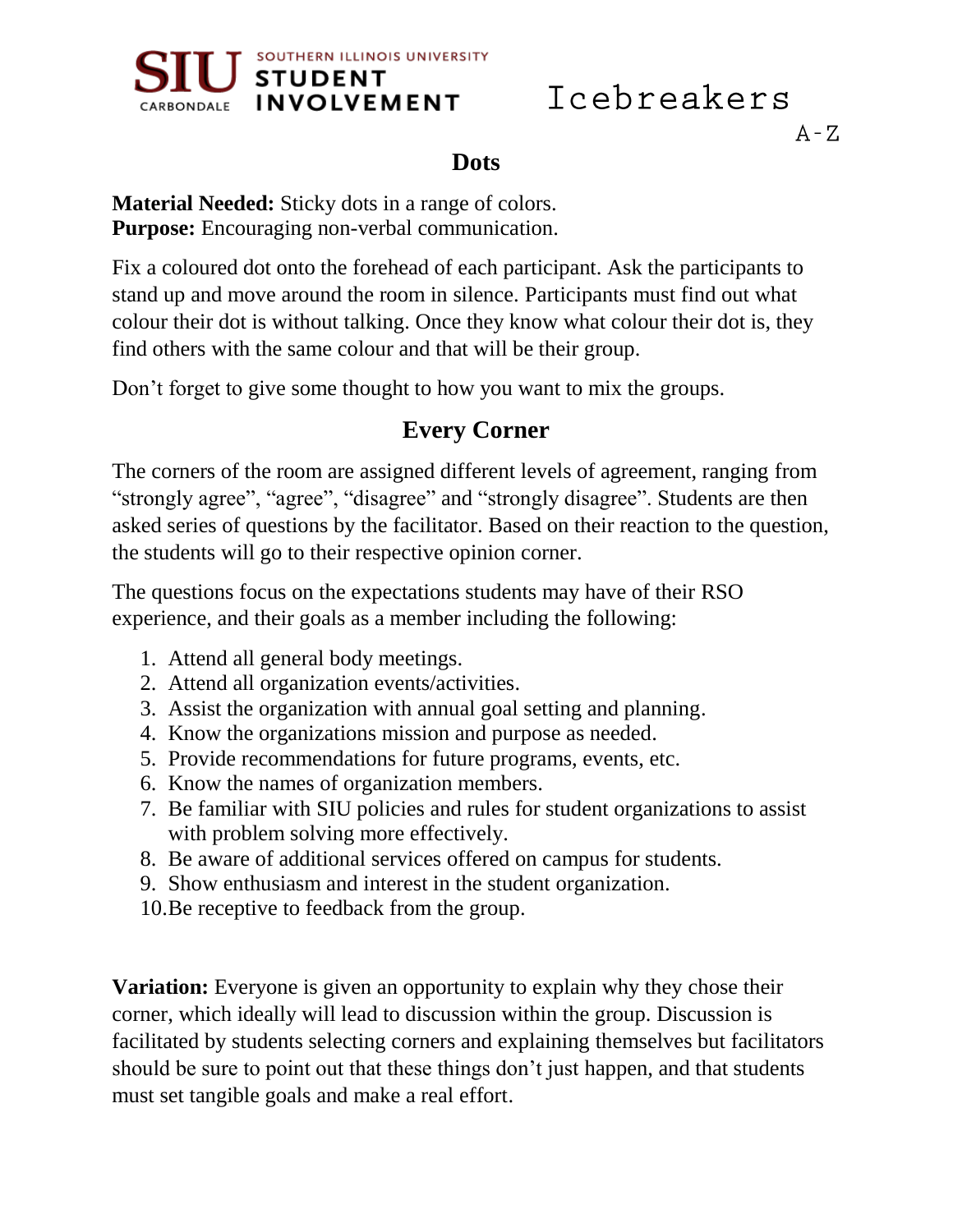

 $A - Z$ 

**Fly By**

**Material Needed:** Paper & Pen **Time required:** 15 -20 minutes **Purpose:** Getting to know you.

Give everyone a scrap piece of paper to make a paper airplane. On that airplane, have them each write five facts about themselves. Then, when everyone is ready, have them throw their airplanes straight up. Each person will pick up a random airplane, read aloud the five facts and guess who in the group wrote them.

# **Grab Bag Skits**

**Material Needed:** A bag of 5-6 random items for each group **Time required:** 15 -20 minutes **Group Size:** 10-50 **Purpose:** Physical energizer, just for fun

- Organize people into groups of 3-6 people.
- Hand out bags filled with random items.
- Explain that each group must come up with a skit that uses all of the items in

the bag.

- Encourage the groups to be creative with the items in their bag. Objects can be whatever they imagine them to be (i.e. a hairbrush can be a microphone, a roller skate can be a time traveling device, etc.).
- As a facilitator you can create pre-made skit topics for each group, or you can give all of the groups a vague topic relating to your organization.
- Give groups 5-7 minutes to create a three minute skit.
- Have each group perform their skit in front of all the other groups.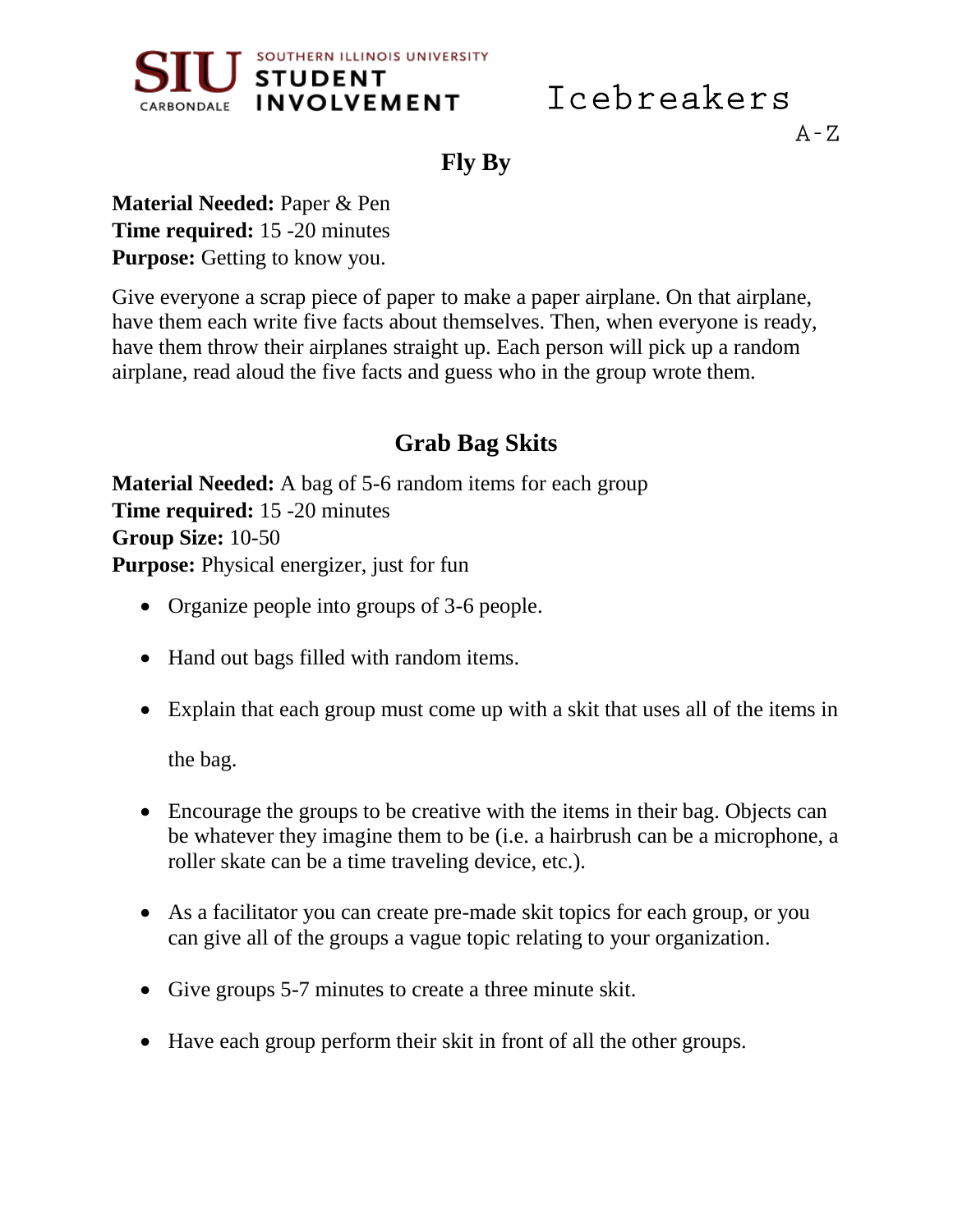

 $A - Z$ 

## **Have you Ever?**

#### **Material Needed:** Place markers.

Organize participants into a circle. Give each person a place marker and have them step on it.

**Note:** The facilitator should be standing in the middle of the circle directing this activity, not participating.

Explain that there is one more person than there are spots on the circle and the job of the person in the middle is to take one of the spots so that they can get out of the middle. How they get people to move is by asking the question, "Have you ever..." and then fill in the blank with something they have done.

For example: Have you ever been to a concert? Everyone who has been to a concert will then move to a different marker on the circle that is not directly next to the one they are already on.

Once people start to move the person in the middle tries to take a free space. The last person in the middle without a spot then has to say, "have you ever..." and the game continues.

### **Interview**

Assign pairs, and spend five minutes questioning and composing a brief introduction about each other. After five minutes, pairs introduce each other to the group.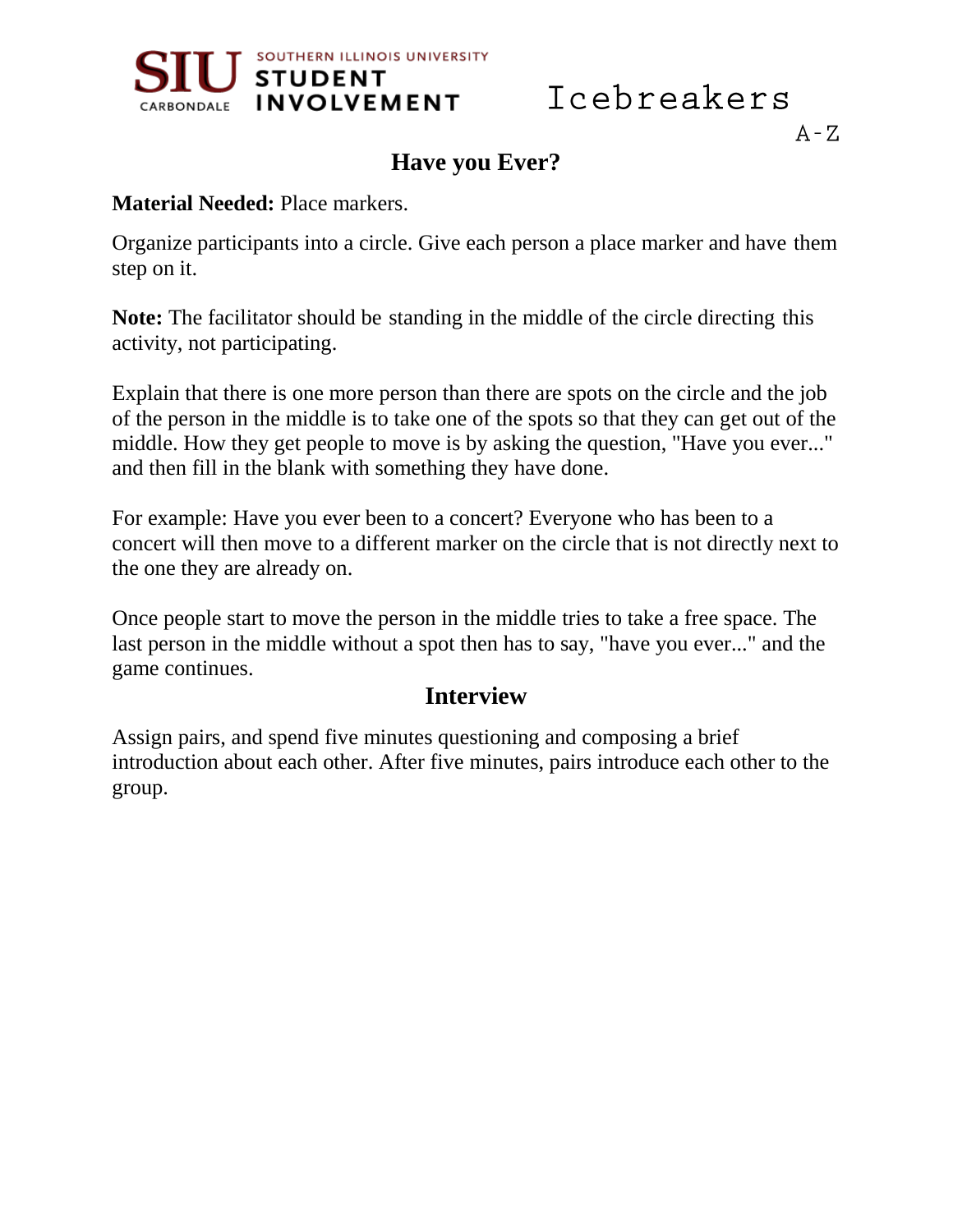

#### $A - Z$

# **Juggling Activity**

**Purpose:** This activity is good for second on third group meetings to test how well participants remember group member names.

Ask the group to form a large circle, with everyone facing the center. Start by tossing the ball across the circle to another person. As you toss, say the name of the person you to whom you are tossing. This lets them know the ball is coming to them and lets everyone hear their name. Once that person catches (or retrieves) the ball, they pick someone else, shout their name and toss them the ball. Play continues with the one ball until it makes it to everyone in the group. Once someone has received the ball, they cannot get it again. Last person in the group throws it back to the group leader. Practice the pattern a few times, always tossing to and receiving from the same person in the group.

Once your group has the pattern down, start adding additional balls/objects, this is where the may hem really begins. Keep going, try to get at least five objects going at once.

**Variation:** Feel free to try again with a new pattern and mix it up.

## **Key Slogan**

Explain that many companies have slogans or "mottos" which reflect their values. For example, Ford Motor Company uses the slogan, "Quality is Job One." Ask each student to write (or borrow) a slogan to describe him or herself and share that with the group.

# **Lollipop**

Pass out dum-dum lollipops to the group. For every letter that appears in the flavor, the group member has to share something about him/herself with the group.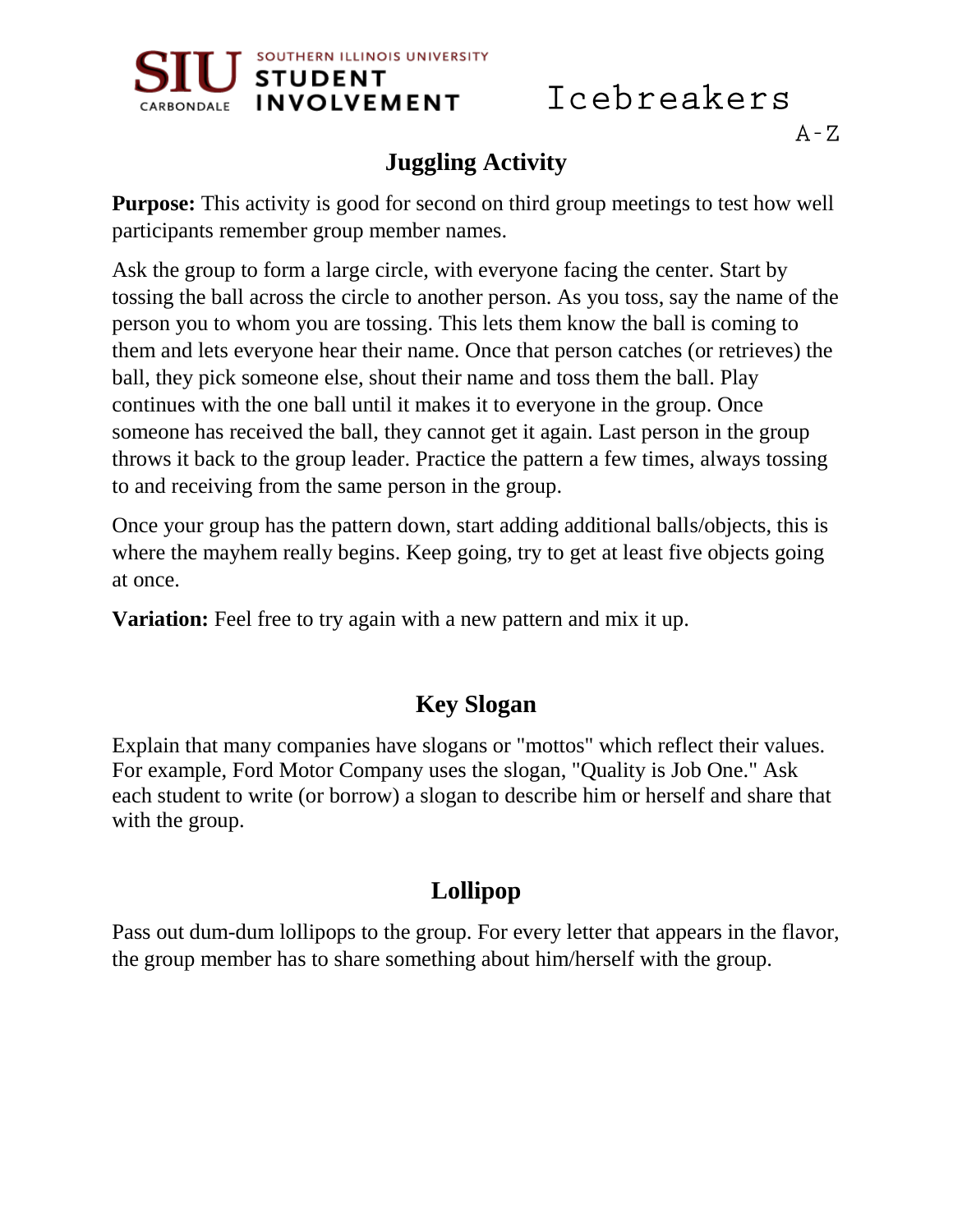

### **Marooned**

**Material Needed:** Paper & Pen **Time Required:** 10 minutes **Group Size:** 3-25 **Purpose:** Helps learn about other's values, problem solving style, and promotes teamwork.

• Divide group into teams of five.

You are marooned on Saluki Island. What five items would you have brought if you knew there was a chance that you might be stranded?

**Note:** You are only allowed five items per team, not per person. You can have them write items on a flip chart and discuss and defend their choices with the whole group.

**Variation:** You can use a different number of team members and items.

## **Name Motion Game**

**Purpose:** Laugh while learning group member's name.

Have everyone stand in a circle. Anyone can begin the game by saying his/her name and demonstrating a {physical} motion to go with their name. When the person is done, the entire group repeats the name and motion.

• Hello, [insert name and motion]

Then the second person (on either side of the first) introduces him/herself and does a motion. The entire group repeats that name and motion and then the first person's name and motion.

 Hello, [insert seconds person name and motion], [insert first person name and motion]

This will continue until each person has given their name and done their motion, and the entire group has repeated everyone's name and motions.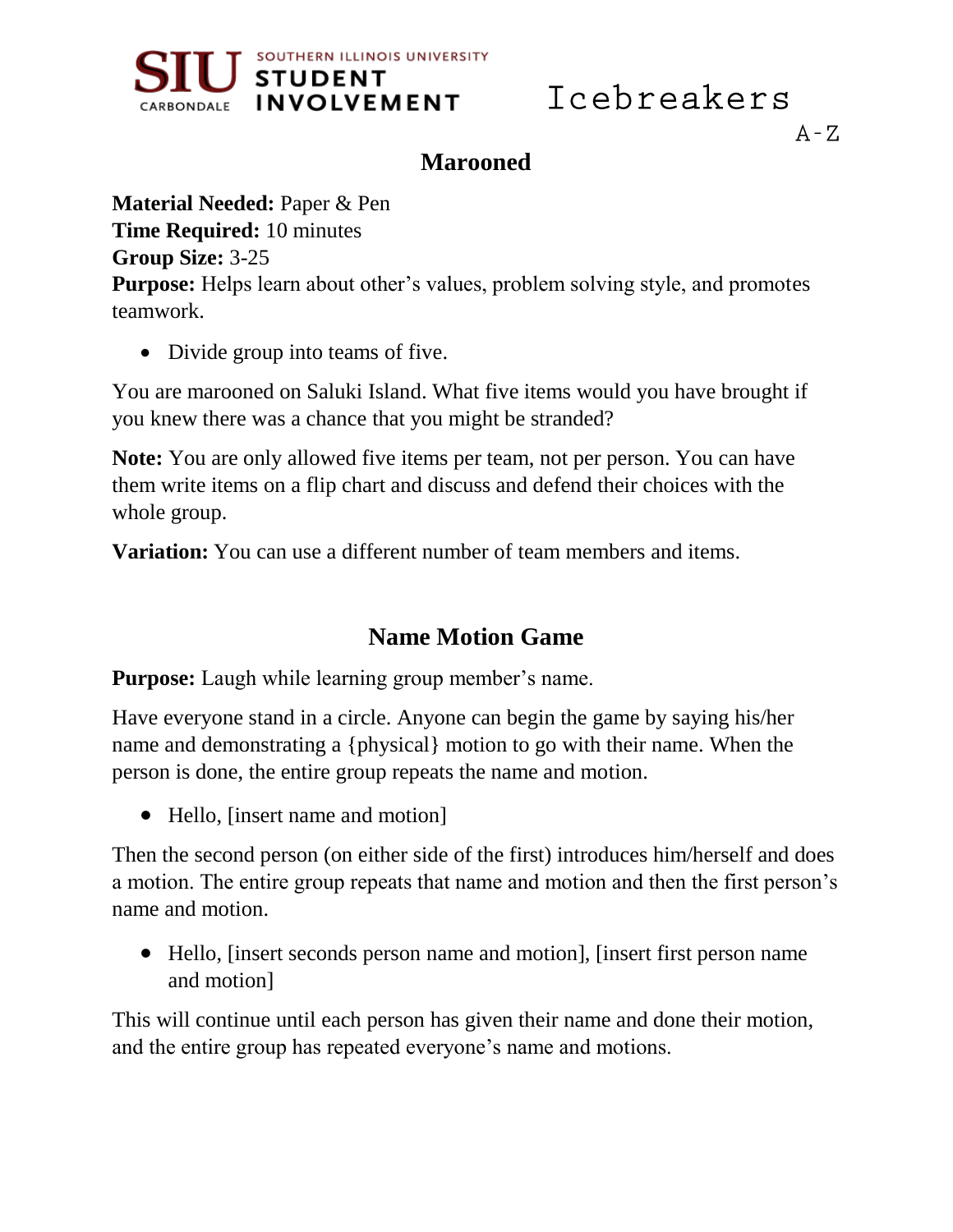

#### $A - Z$

## **One Question**

Invite a group member to ask one question of the whole group, such as "What is one of the causes you have a passion for?" That person must answer the question first. Then, go around the group, giving each person the opportunity to share their answers too.

Example Questions:

- What would be the most amazing adventure to go on?
- What game or movie universe would you most like to live in?
- What age do you wish you could permanently be? Why?
- What's the best single day on the calendar?
- What could you give a 40-minute presentation on with absolutely no preparation? What personality trait do you value most and which do you dislike the most?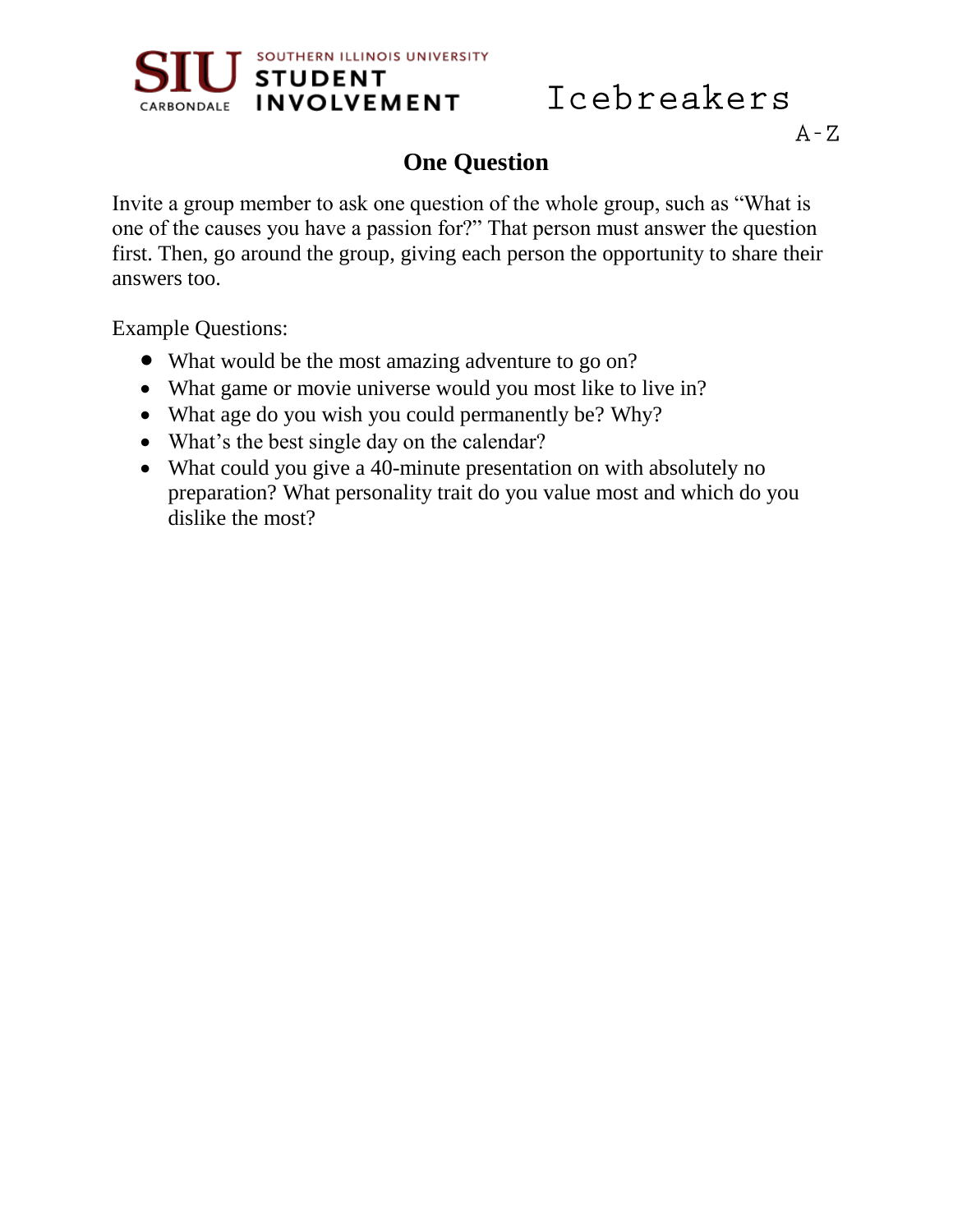



# **People Bingo!**

Tell the group it's time to play BINGO. Distribute a copy of the BINGO Card to each person.

Each person must get up, move around the room, and find someone who fits a particular blank on the card. That person signs or initials that particular slot.

 For example, if Assia Baker drives a pickup, she would write her name in the appropriate space on the card.

**Note:** No one can sign another's card in more than one blank, even though they may qualify for more than one category.

**Variation:** If the game seems to be too long, participants may sign more than one blank.

| B                                    | I                                                                  | N                                         | G                                | O                                                              |
|--------------------------------------|--------------------------------------------------------------------|-------------------------------------------|----------------------------------|----------------------------------------------------------------|
| <b>PLAYS TENNIS</b>                  | <b>IS WEARING</b><br><b>MAROON</b>                                 | <b>RSO</b><br><b>MEMBER</b>               | <b>LIVES ON</b><br><b>CAMPUS</b> | <b>DRIVES A</b><br><b>PICKUP</b>                               |
| <b>DRIVES A</b><br><b>SPORTS CAR</b> | <b>LIKES SPORTS</b>                                                | <b>LIVES OFF</b><br><b>CAMPUS</b>         | <b>DISLIKES</b><br><b>SPORTS</b> | <b>SPEAKS A</b><br><b>FOREIGN</b><br><b>LANGUAGE</b>           |
| <b>PLAYS AN</b><br><b>INSTRUMENT</b> | <b>A PROUD</b><br><b>SALUKI</b>                                    | <b>FREE</b>                               | <b>HAS</b><br><b>SIBLINGS</b>    | <b>BUYS</b><br><b>LOTTERY</b><br><b>TICKETS</b>                |
| <b>HAS RED HAIR</b>                  | <b>ATTENDED</b><br><b>THE</b><br><b>INVOLVEMENT</b><br><b>FAIR</b> | <b>HAS</b><br><b>BROWN</b><br><b>EYES</b> | <b>HAS</b><br><b>CHILDREN</b>    | IS ON<br><b>FACEBOOK</b>                                       |
| PRESIDENT OF<br><b>ORGANIZATION</b>  | <b>HAS A PET</b>                                                   | <b>EDUCATION</b><br><b>MAJOR</b>          | <b>READS</b><br><b>NEWSPAPER</b> | <b>HAS</b><br><b>VISITED</b><br><b>THE RSO</b><br><b>SUITE</b> |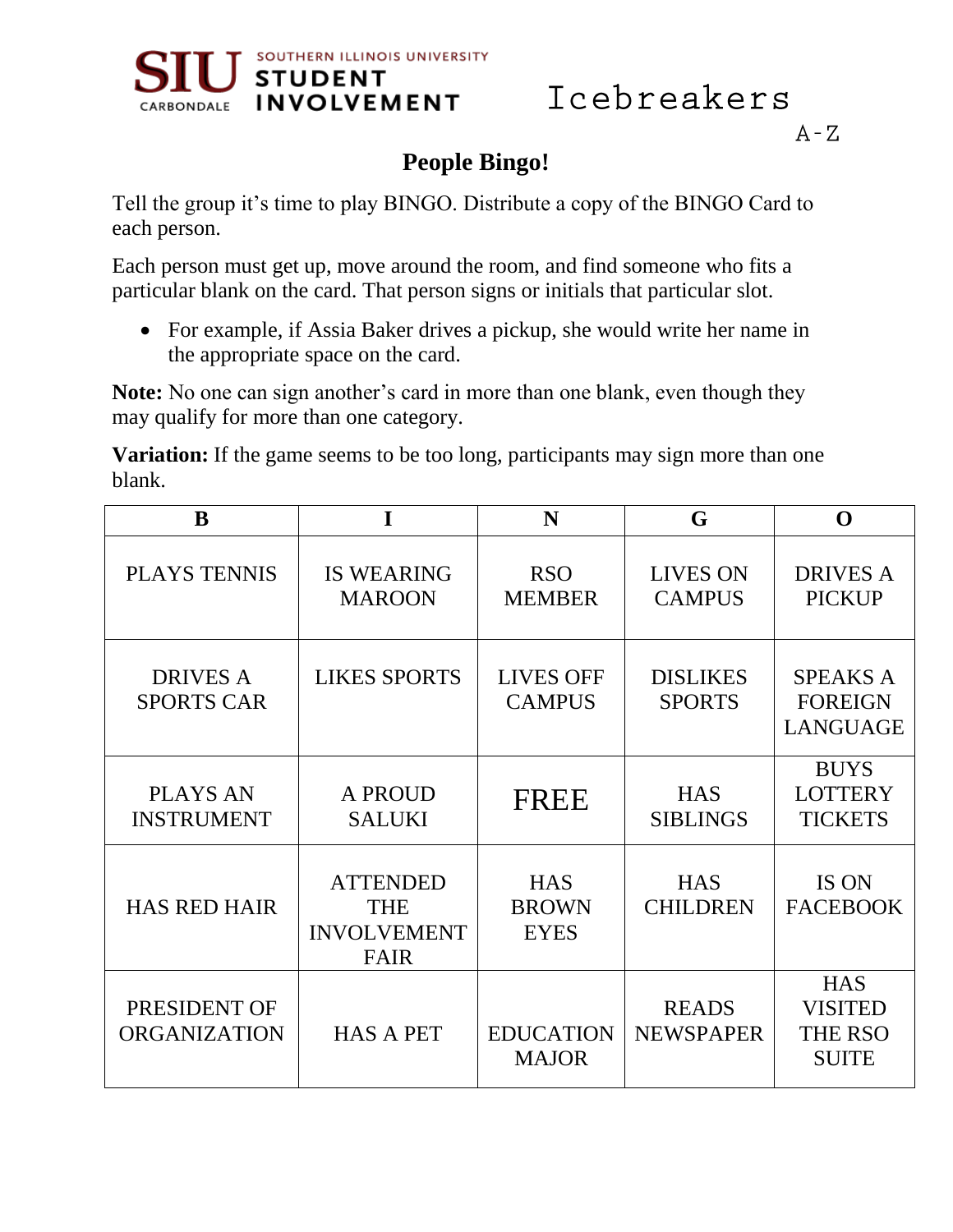



# **Question Ball**

**Material Needed:** Rubber Ball or Beach Ball **Time Required:** 10 minutes **Group Size:** 5-25 **Purpose:** Getting to know you.

- A ball is pre-divided with random questions written on it.
- Ask the group to pre-determine right or left thumb.
- The participants toss the ball around the circle introducing themselves and answering the question closest to their chosen thumb.

#### **Variation:**

Allow participants to choose which question to answer.

## **React and Act**

#### **Material Needed:** Paper, pens, and a bag.

Pass out sheets of paper and pens to the players. Have each person write an event. Tell them to be creative!

Examples of events can include:

- Being surprised by a large, aggressive bear in the woods.
- You just won the lottery.
- You have just been proposed for marriage with an engagement ring.
- You just got fired by an incompetent boss.
- Making the game winning pass to win the Super bowl.
- You just fell in love.

Once everyone writes an event, fold the paper once and place it into the bag. Note: Allow the size of the group to determine how you proceed with the rest of the activity.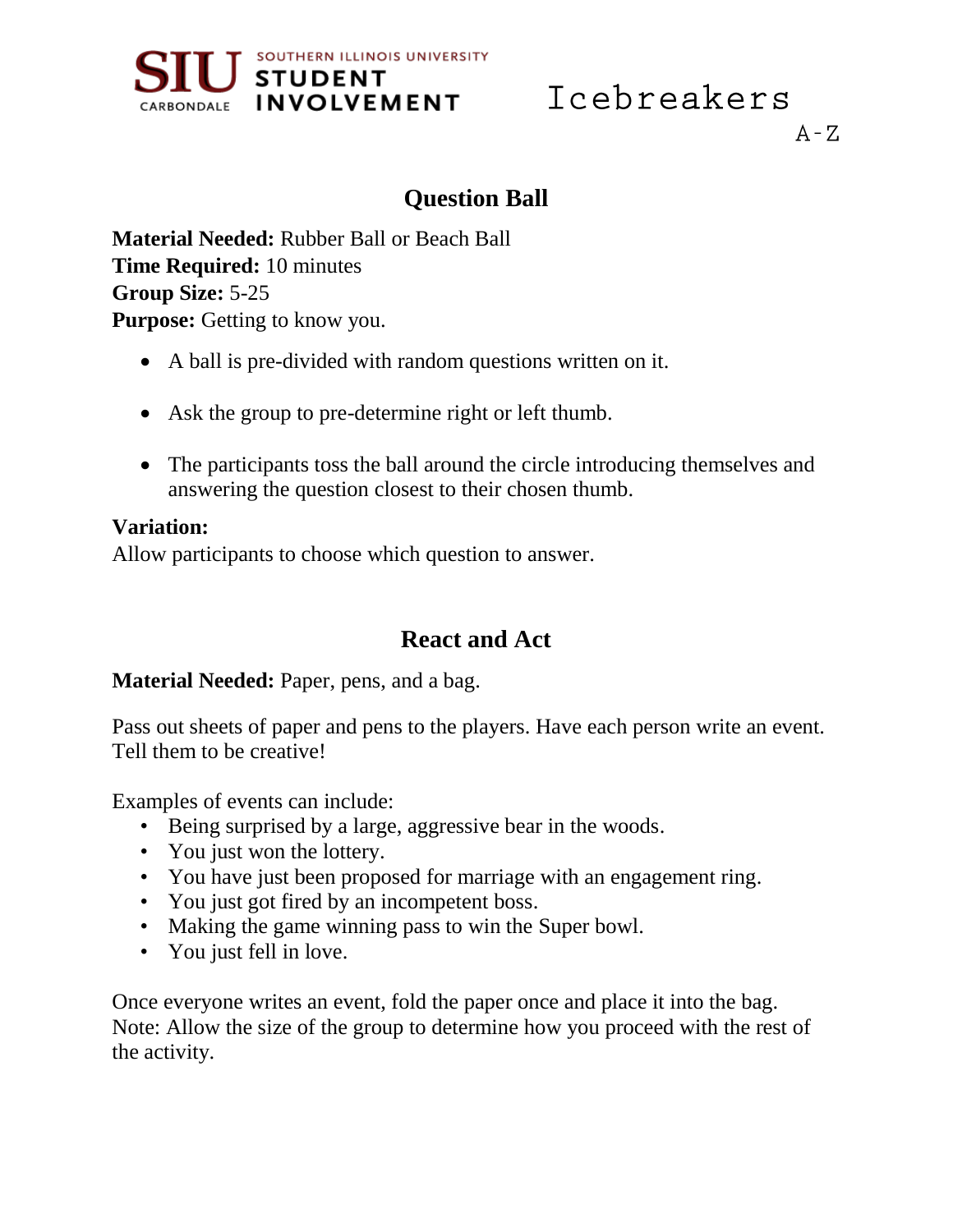

 $A - Z$ 

Ask participants to randomly select an event from the bag. Instruct them to react to this event, without explicitly giving away what the event is. Choose a time limit (usually 30 seconds to a minute works well) and when you say "Go!", each person will individually react to their event using exaggerated gestures, facial expressions, and their voice.

For example, the person who has just won the lottery could raise his or her arms and scream excitedly, jumping up and down. Participant must stay "in character" and continue reacting and acting based upon what their sheet said.

#### **Variation:**

Select five volunteers if it is a very large group to pick an event from the hat.

# **Story Time**

The facilitator starts a story by saying a sentence. It then goes in a circle, each person adding a sentence onto the story-after repeating each sentence that's already been added.

#### **Variation:**

Participants do not have to repeat each sentence.

# **Two Truths and a Lie**

**Purpose:** Getting to know you.

Have each person write two truths and a lie about themselves. They then pass the paper to the group and have the others guess which one is a lie.

**Variation:** Allow participants to read their two truths and a lie aloud, and allow other group members to guess which one is a lie.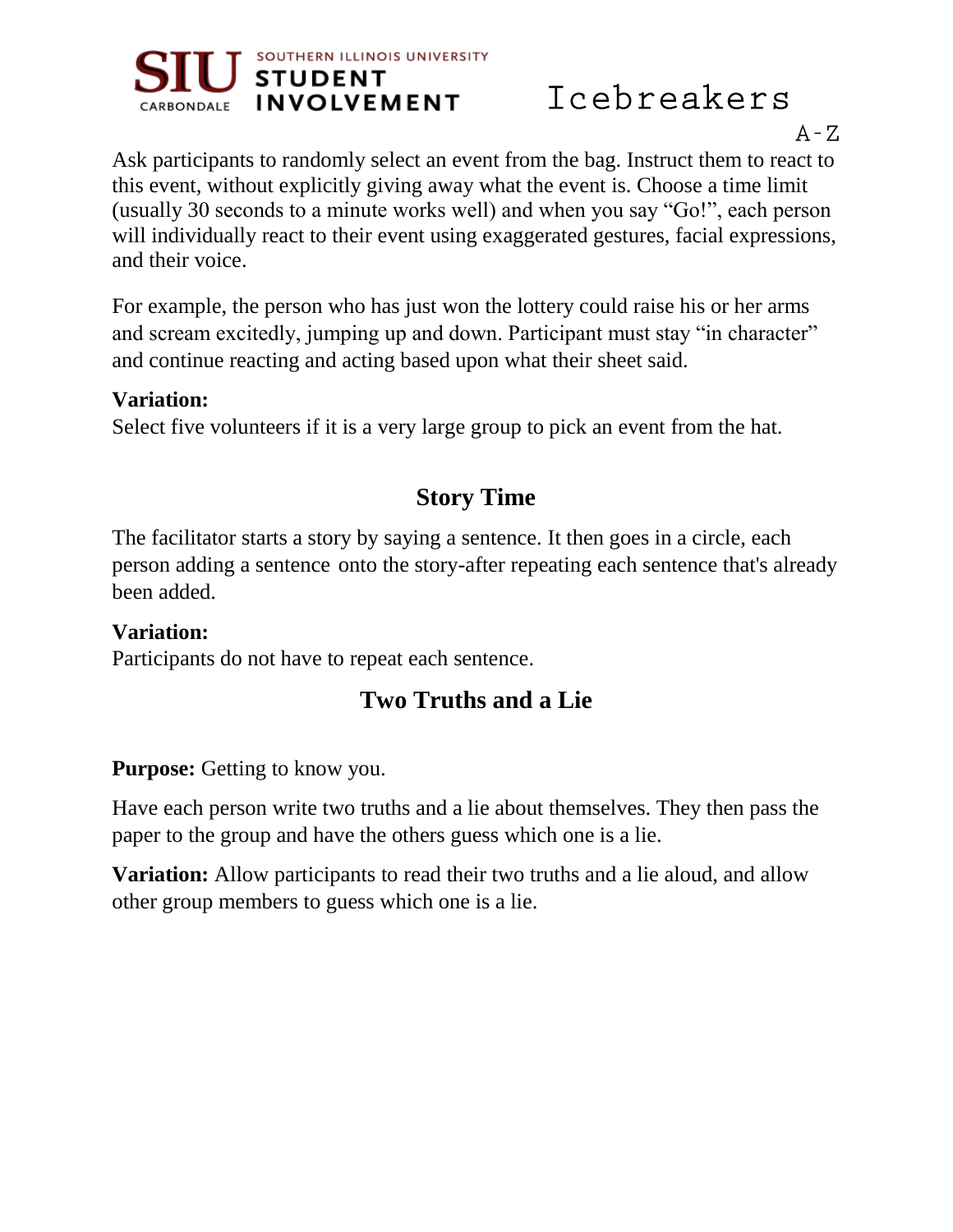



#### $A - Z$

## **Unique and Shared**

#### **Material Needed:** Paper & Pens

Ask participants to form groups of five people with the people around them. Pass out sheets of paper and writing utensil. The first half of the activity is the Shared part. Instruct a note taker for each group to create a list of many common traits or qualities that members of the group have in common.

**Note:** Avoid writing things that are immediately obvious (e.g. don't write down something like "everyone has hair" or "we are all wearing clothes").

The goal is for everyone to dig deeper than the superficial. Allow about five or six minutes and then have a spokesperson from each subgroup read their list. If there are too many groups, ask for a few volunteers to read their list.

The second half is the unique part. On a second sheet of paper have participant's record unique traits and qualities.

**Note:** Unique items that only apply to one person in the group.

Instruct the group to find at least two unique qualities and strengths per person. Again, strive for qualities and strengths beyond the superficial and past the obvious things anyone can readily see. Allow another five or six minutes.

When time is up, share the unique qualities in one of the following ways:

- 1) Each person can share one of their unique qualities themselves;
- 2) Have each person read the qualities of the person to their right; or
- 3) Have a spokesperson read a quality one at a time, and have the others guess who it was.

**Variation:** Keep the same group or participants can rearrange themselves into new groups.

## **Valued Possessions**

Members describe their favorite item in their room or home and why.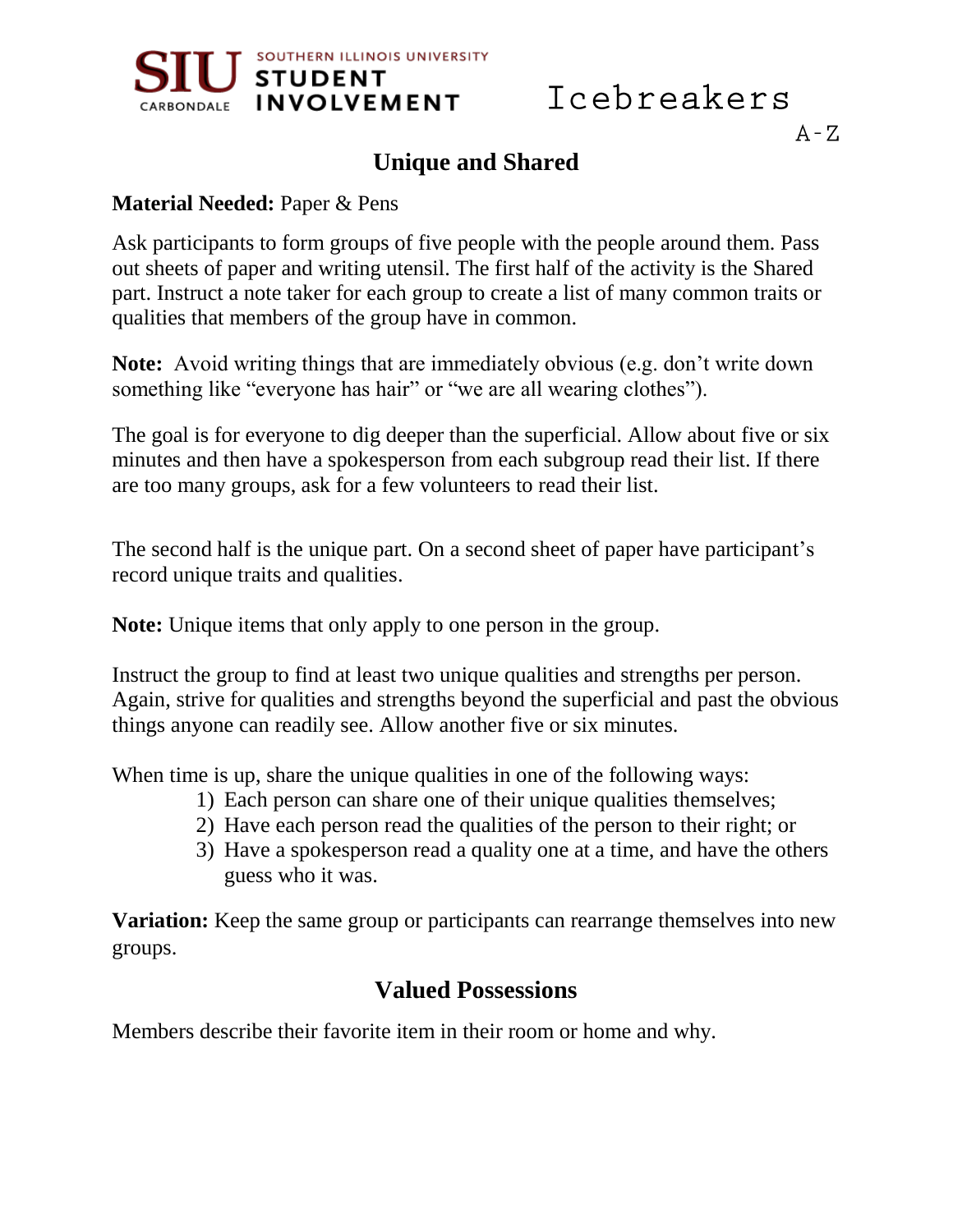

 $A - Z$ 

# **Wishful Thinking**

Place an item of your choice in the middle of the circle, explaining to students that it has the power to grant them three wishes. Give them a few moments to reflect on what they would wish for and then ask willing participants to share. You'll find out a lot about one another based on what everyone choose.

# **X Marks the Spot**

Ask participants to introduce themselves and describe details of the ideal/perfect/dream vacation.

## **You Choose**

Ask members to stand in the middle of the room and have them move to either side to indicate their choice. Participants must choose one or the other. Have them find a partner on the side they have chosen and discuss reasons for their choice.

**Note:** Allow 2 to 3 minutes to talk about the decisions they made.

Choice Examples:

Are you . . .

- More like a Cadillac or a Volkswagen?
- More of a saver or a spender?
- More like New York or Colorado?
- More religious or non-religious?
- More like the present or the future?
- More intuitive or more rational?
- More like a tortoise or a hare?
- More like a gourmet restaurant or fast food?
- More yes or no?
- More like a student or a teacher?
- More here or there?
- More like a file cabinet or a toy chest?
- More like a roller blade or a pogo stick?
- Winter or summer?
- Sweet or Salty?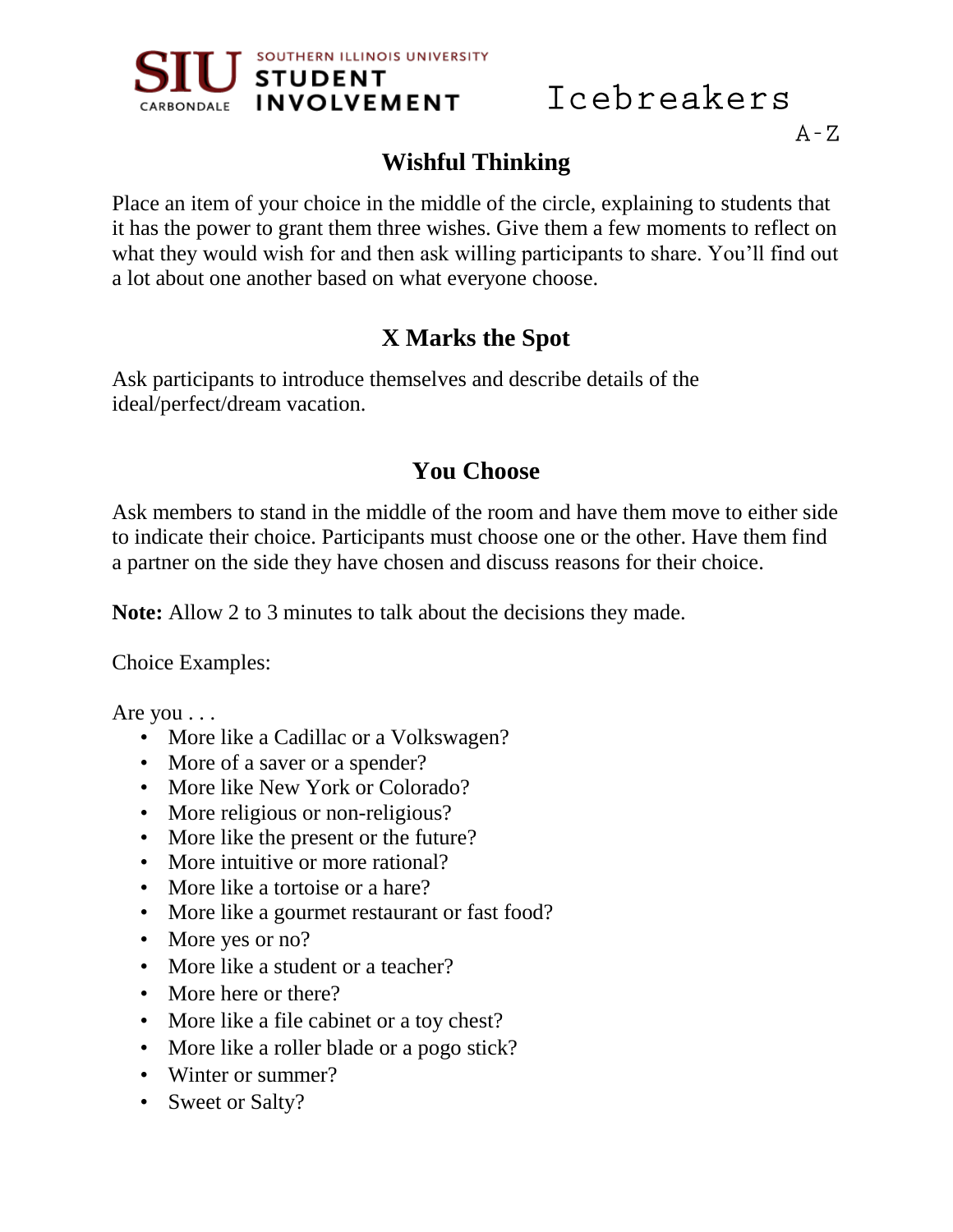



 $A - Z$ 

- Boxers or briefs?
- Rock music or Classical?
- Chocolate or strawberry?
- Morning person or Night person?
- Would you rather be short or tall?
- Would you rather be rich or beautiful?

After you have concluded with this activity, ask your members what this activity taught them, what they learned about each other, and what surprised them.

# **Zig Zag-O-phone**

#### **Material Needed:** Paper (Cut paper into fourths) & Pen

First you need to pass out paper to each person playing. Each person should have as many squares of paper (whole sheets would be too big) as there are people playing. For example, if there are 12 participants, then each of them should have 12 squares of paper.

Second, instruct each participant to write down a crazy statement on top sheet of paper. Make sure they don't say it out loud or tell anyone what it is. The crazier the statement the better the game will be. An example would be "a clown riding a bicycle on a pepperoni moon" or something equally ridiculous.

Once they have each done this everyone passes their entire stack of paper to the right. Now each person should have their neighbor's stack of paper in their hands.

Here's where it gets fun.

Each person must now read quietly to themselves, their neighbor's statement that they now hold in their hands. Once they have read it (not out loud!) they put that piece of paper at the back of the stack and they have to draw whatever they have just read, to the best of their ability, on the next square of paper in the stack.